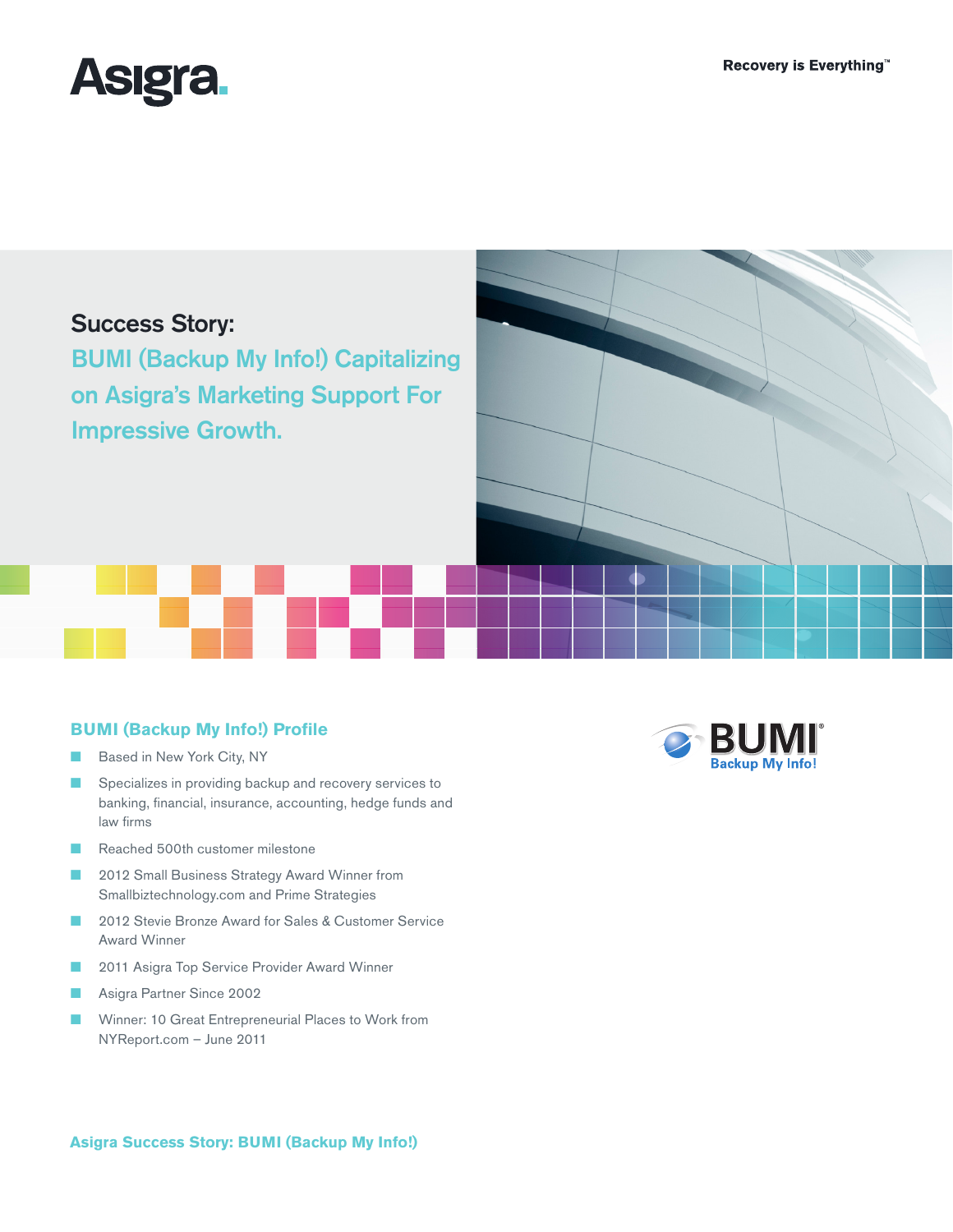

# **Vertical Market Specialists**

Founded in 2002 and based in New York City, BUMI (Backup My Info!) addresses critical issues associated with rapid growth of data, business continuity and regulatory compliance for professional service organizations, such as banking, financial, insurance, accounting, hedge funds, and law firms.

This market niche values highly personalized and responsive service and BUMI stands apart from other online backup and recovery service providers by offering award-winning customer service. To accompany their first-class customer service, BUMI offers best-in-class technology, of which Asigra Cloud Backup™ plays a central role.

"Our partnership with Asigra provides us with access to award-winning technology, as well as marketing and sales resources that are helping us grow our business."

#### **Jennifer Walzer, CEO and Founder of BUMI**

# **The Benefits of A Close Relationship with Asigra**

"BUMI prides itself on providing premium off-site data backup and recovery services. We don't cut corners, and our commitment to using the best available technology means we only partner with like-minded providers, who offer the same level of high-quality service and support that we deliver to our own clients," said Jennifer Walzer, CEO and Founder of BUMI. "By offering a robust product, Asigra has been instrumental in allowing our team to focus on our award-winning support instead of wondering if the software is actually working. This is a huge advantage we gained from using Asigra."

In addition to providing leading cloud backup and recovery software, Asigra also enables its partners to grow their business with a wide range of marketing tools and programs. One resource that BUMI has used to their advantage is the Asigra Hybrid Partner Automated Marketing Platform, which allows Asigra Partners to quickly and easily co-brand and launch turnkey cloud backup demand generation campaigns. As part of Asigra's commitment to helping partners claim their share of the growing cloud backup and recovery market, Asigra also provided BUMI with professional marketing support through a third party marketing firm to accelerate their pipeline expansion through demand generation initiatives.

For BUMI, the partnership with Asigra has paid off, as the company recently announced its 500th customer, an impressive milestone for a company founded only a decade ago.

"By taking advantage of the turnkey cloud backup campaigns provided by Asigra with a few customizations specific to our business, we saw noticeable improvements in our demandgeneration efforts, including a 20 percent boost in engagement and web traffic through social media sites and a 30 percent increase in the click through rate of our corporate newsletter. More significantly, since focusing more on our marketing efforts, our company has seen a 40 percent increase in the quantity of inbound leads in the first quarter of 2012 than it did during the same period last year."

#### **Jennifer Walzer, CEO and Founder of BUMI**

#### **Enhancing A High Level of Customer Service**

To enhance its already high level of customer service, BUMI recently launched a new service called BUMI Cloud Recovery (BCR) that utilizes Asigra's agentless software to take bare metal backups of all a company's servers. "These hardware independent backups can be restored as virtual servers in BUMI's datacenter," said Walzer. "Once the restored environment is intact, an organization's employees are able to access the network via a virtual desktop from anywhere in the world, provided there is an Internet connection. By implementing BCR instead of real-time replication, organizations have saved significant up front capital outlay of having to purchase standby hardware."

As an agentless solution, Asigra Cloud Backup doesn't need to be installed on every machine that requires backup. The software can be installed on a single machine and reached out over the network to backup file systems, operating data – everything that needs to be backed up.

"We regularly receive happy comments from our clients who are using our backup and recovery services powered by Asigra," said